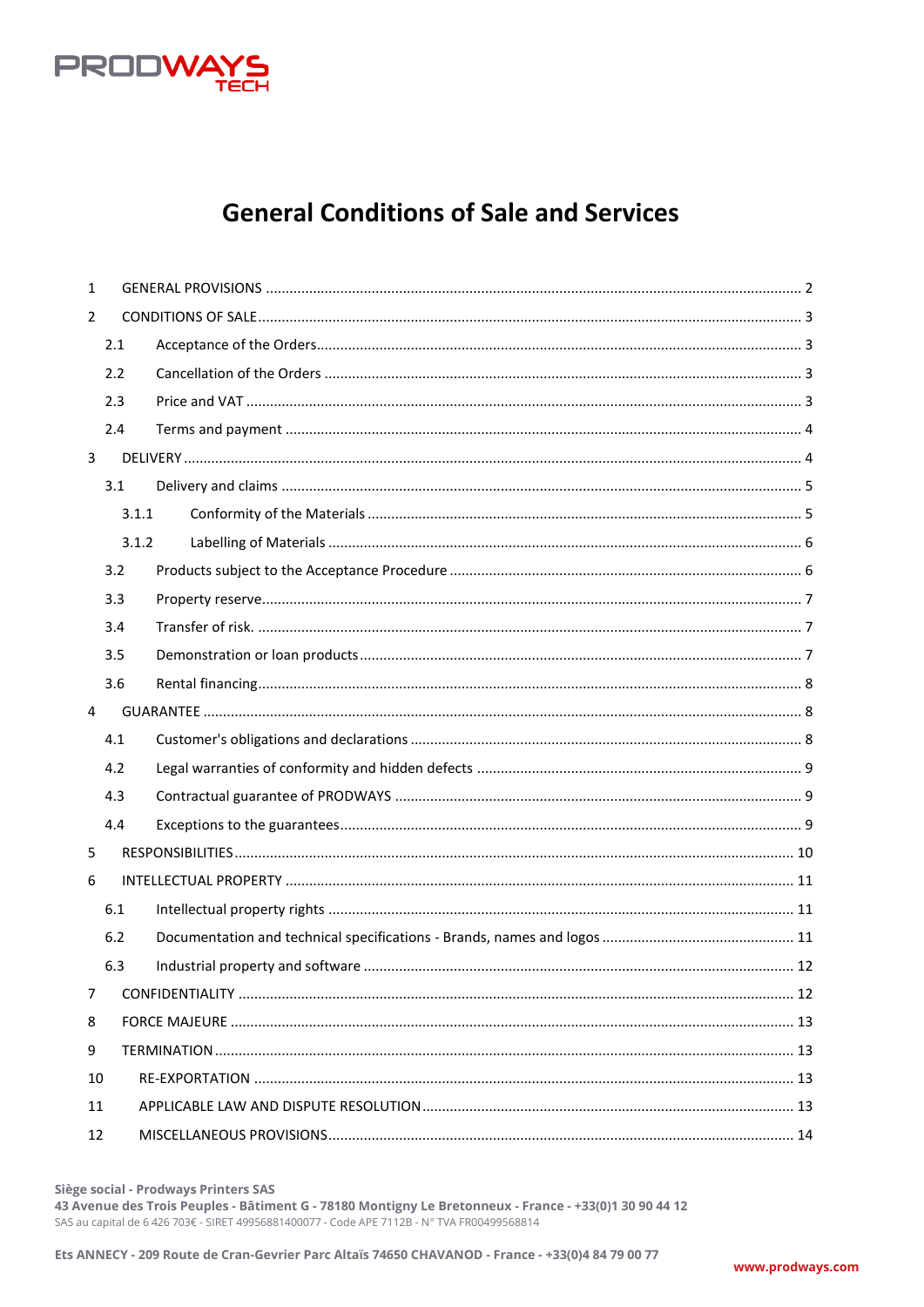

## <span id="page-1-0"></span>**1 GENERAL PROVISIONS**

These General Conditions of Sale and Services (hereinafter the "**General Conditions**") apply to any provision of services (hereinafter the "**Services**"), as well as to the sale of products (hereinafter the "**Products**"), as defined below, manufactured and/or supplied including in the form of lease financing, to a professional customer (hereinafter the "**Customer**(s)") by the company PRODWAYS PRINTERS SAS, a company governed by French law and registered in the Paris Trade and Companies Register under number 499 568 814 (hereinafter "**PRODWAYS**").

For the purposes of the present General Conditions, and without the following lists being exhaustive, the following terms shall be understood as :

- Services" : all the services provided by PRODWAYS, such as installation, training, maintenance and/or repair services;
- Products" : all products, software, equipment, parts and Materials (as defined hereafter) supplied by PRODWAYS.
- Materials" (being part of the Products): all liquid materials, resins, powders and pastes involved in the printing process and duly approved by PRODWAYS.
- Days": the days expressed in a calendar manner.

Any quotation or offer (hereinafter the "**Offer**") made by PRODWAYS to the Customer concerning its Products and/or Services shall be governed by the present General Conditions. The General Conditions are communicated by PRODWAYS to the Customers prior to the ordering process. No specific condition established by the Customer, unless it is formally and previously accepted in writing by PRODWAYS, shall prevail over the present General Conditions.

The written acceptance of the Offer by the Customer and/or the placing of an order in writing by the Customer (hereinafter referred to as the "**Order**") shall be deemed to be the irrevocable and unconditional agreement of the Customer to the present General Conditions, to the exclusion of all other documents not previously and formally accepted in writing by PRODWAYS.

The contract binding the Parties (hereafter the "**Contract**") consists of :

- A particular agreement signed between the two Parties and/or the Order agreed between the Parties, including, as the case may be, any specific additional and/or particular sales conditions (hereinafter the "**Particular Conditions**"); and
- All specifications relating to the Products and/or Services supplied and/or manufactured by PRODWAYS; and
- The present General Conditions which are therefore an integral part of the Contract binding the Parties.

The Contract constitutes the entire agreement concluded between PRODWAYS and the Customer concerning its object and replaces all previous agreements between them (whether oral, written or in any other form).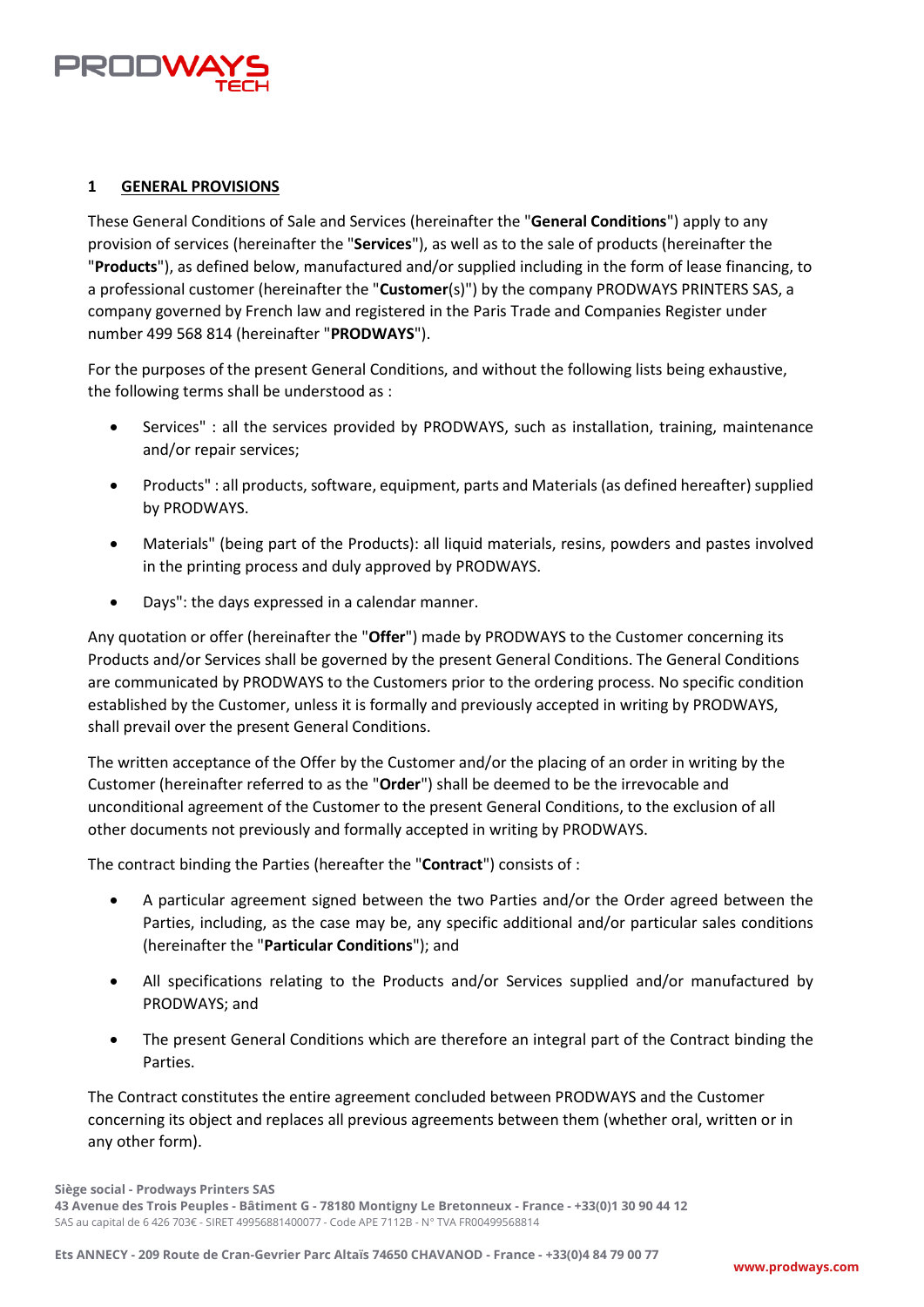

The General Conditions are available on the website of PRODWAYS (www.prodways.com). PRODWAYS reserves the right to modify the General Conditions at any time. PRODWAYS will notify the Customer of these modifications by sending him the modified General Conditions, by publishing them on its website and/or in any other way. The modified General Conditions will apply to all the Orders concluded between the Customer and PRODWAYS as from the date of notification of the modified General Conditions. Any electronic communication between PRODWAYS and the Customer has the value of an original and is considered as a "written" communication. The electronic system used by PRODWAYS constitutes the only proof of the content and the moment of sending and receiving of these electronic communications.

#### <span id="page-2-0"></span>**2 CONDITIONS OF SALE**

## <span id="page-2-1"></span>**2.1** Acceptance of the Orders

The Orders will be considered firm and definitive when they will have been accepted by PRODWAYS (hereafter the "Acceptance of the Order"). PRODWAYS reserves the right to modify the conditions of the Order within seven (7) days from the reception of the Order sent by the Customer. In the absence of modifications during the aforementioned period, the Order will be deemed to have been the object of an Acceptance by PRODWAYS.

## <span id="page-2-2"></span>**2.2 Cancellation of the Orders**

In case of cancellation of the Order, notified in writing by the Customer to PRODWAYS :

- More than thirty (30) days after the Acceptance of the Order by PRODWAYS : the Customer shall be liable by right to pay the full amount of the Order;
- Less than thirty (30) days after the Acceptance of the Order by PRODWAYS : PRODWAYS will automatically retain the amount of the deposit already paid by the Customer.

# <span id="page-2-3"></span>**2.3 Price and VAT**

Unless otherwise agreed between the Parties, the prices applicable to the Contract are expressed in Euros (EUR) which will be the currency of invoicing and payment. The prices established in the Offer remain valid for a period of one (1) month as from the notification of the Offer by PRODWAYS. The prices are exclusive of VAT. If VAT is applicable, it will be indicated on the invoice, separately, at the rate applicable on the date of the invoice.

The prices do not include any tax, customs duty, royalty or any other duty that the Customer must pay in addition to what he must pay for the Products and/or Services.

PRODWAYS shall be entitled to propose an increase in the price of the Products and/or Services to be delivered and/or provided if factors which are taken into account for the determination of the said price are increased. These factors are among others: raw materials and accessories, energy, products delivered to PRODWAYS by third parties, wages and salaries and other fees, transport costs and insurance premiums, etc. PRODWAYS will notify the Customer in writing of these increases which cannot exceed the increases of the factors entering in the price fixing. The Customer will have a period of fourteen (14) days after receipt of the notification sent by PRODWAYS to cancel the Order.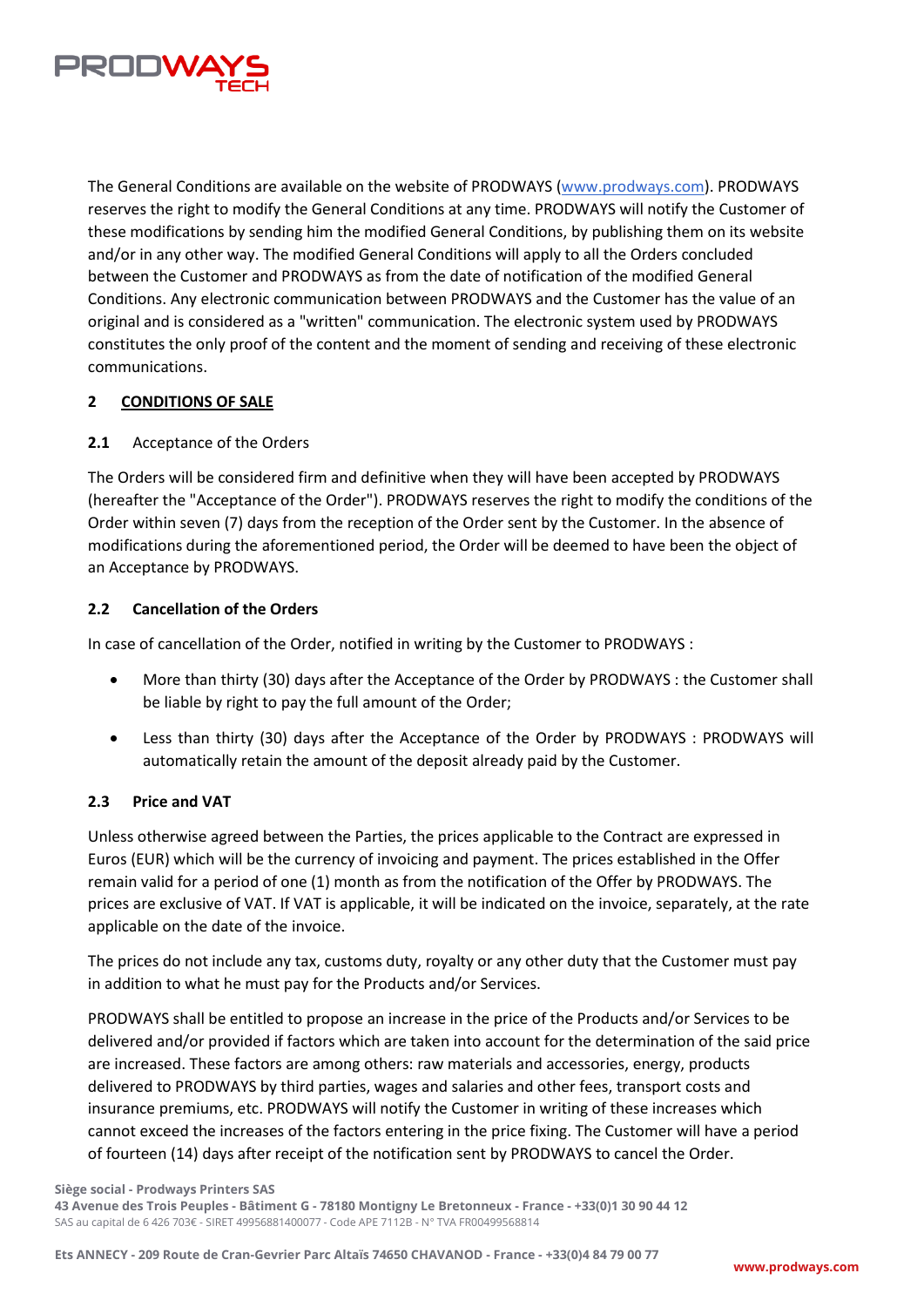

## <span id="page-3-0"></span>**2.4 Terms and payment**

The terms and conditions of payment are as follows:

- For Products not subject to the Acceptance Procedure (see Article 3.2 below): Full payment upon receipt of the invoice, immediately due, by bank transfer, it being specified that the invoice is issued at the time of the Order and delivery is only made once payment has been received.
- For Products subject to the Acceptance Procedure (see Article 3.2 below):
	- $\checkmark$  An initial deposit of 50% of the total amount of the Order (including VAT) shall be paid by the Customer, and shall be due upon receipt of the invoice, by bank transfer;
	- $\checkmark$  A second deposit corresponding to 40% of the total amount of the Order (including VAT) shall be paid by the Customer as from the notification by PRODWAYS confirming the availability of the Products for shipment (the payment having to take place before the shipment), and this upon receipt of the invoice and by bank transfer;
	- $\checkmark$  The balance of 10% will be immediately due upon the establishment of the Report of Receipt of the Products in the Customer's premises or at the latest within thirty (30) days after the dispatch of the Order if the installation has not taken place.
- For Services: Payment in full upon receipt of the invoice, immediately due, by bank transfer. Services are invoiced at the time of the Order and in the majority of cases before they are carried out (this is particularly the case for multi-year commitments, which are invoiced annually at the beginning of the year).

In all cases, it is expressly agreed that any order, regardless of its nature and content, whether or not it includes several Products and/or Services, whether or not it is subject to an Acceptance Procedure, is considered indivisible, so that the invoice associated with each order must be paid in full, without the possibility for the Client to make partial payments on any grounds whatsoever.

Failure to comply with the payment date mentioned on the invoice will automatically and without prior notification or formal notice lead to the application of late payment penalties, the rate of which is equal to the interest rate applied by the European Central Bank to its most recent refinancing operation plus 10 percentage points, in addition to the application of a fixed indemnity for collection costs of €40.

# <span id="page-3-1"></span>**3 DELIVERY**

Unless otherwise stipulated in the Offer, all Products supplied by PRODWAYS under the Contract are understood to be delivered "EXW" or "Ex-Works" (Incoterms 2020), from the premises of PRODWAYS designated in the Offer. Consequently, the Customer shall bear the risks and costs that the Products may undergo or cause from the moment they are made available to any carrier from the premises of PRODWAYS. Likewise, any tax, duty or customs charges in application of the French regulations or those of the Customer's country or of a country of transit shall be borne by the Customer.

Costs related to loading, transport and insurance are not included in the prices and are payable by the Customer. By derogation to the above, at the request of the Customer, the shipping and the insurance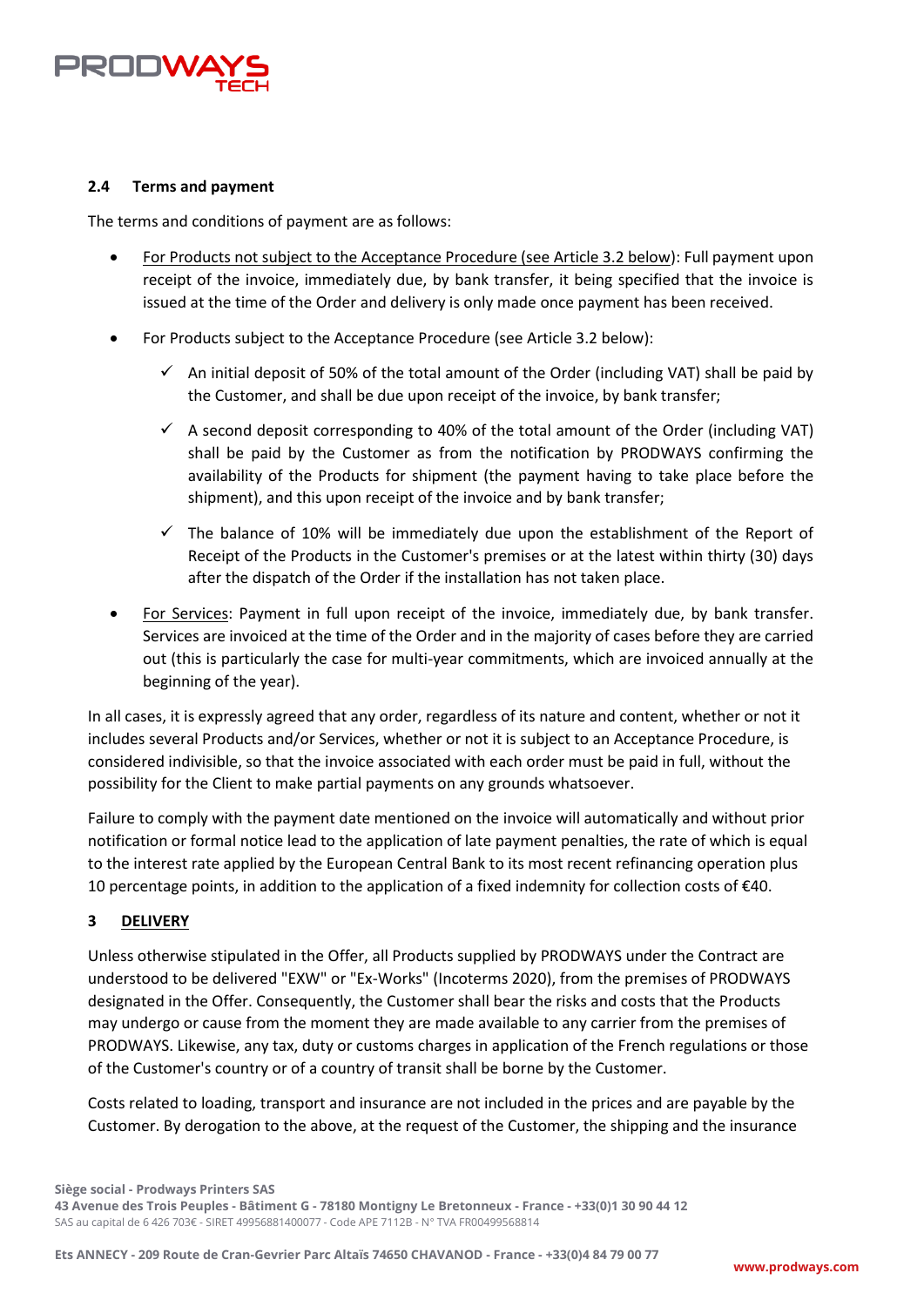

may be subject to an estimate and will be invoiced in addition to the Customer. In this last case, PRODWAYS will have to do its utmost to respect the planned delivery time.

In any case, the delivery times of the products are determined by PRODWAYS according to the nature and the volume of the ordered products, the supply and transport constraints specific to PRODWAYS and/or its own suppliers, as well as the period of activity. The deadlines being communicated as an indication, their overtaking can in no case give rise to penalties, damages, reimbursement of prices, deductions, compensations and/or cancellations of Orders, without verification of the grievance and without justification of the prejudice undergone by way of the delay in delivery, and in any case in case of an event of force majeure within the meaning of the Civil Code and of the General Conditions. In any case, the delivery of the Products within the deadlines can only occur if the Customer is up to date with all his obligations towards PRODWAYS, and in particular with his obligations of payment and signature of the installation conditions.

## <span id="page-4-0"></span>**3.1 Delivery and claims**

The Customer is responsible for checking the Products upon receipt and in particular the state of possible sensors and indicators attached to the packaging. In case of damage or non-conformity of the delivery, the customer must immediately inform PRODWAYS in writing. In particular and in order to ensure the preservation of the recourse against the carrier, the Customer is obliged to make his claims, reserves or contestations on the transport voucher and to confirm them in writing to PRODWAYS, within 48 hours from the delivery of the Products.

All claims concerning all visible defects or non-conformities with regard to the Order, the delivery note or the packing list, as well as all hidden defects likely to affect the delivered Products, must be reported by the Customer to PRODWAYS, in writing, within eight (8) days from the installation of the Products. The Customer shall provide evidence to attest all alleged defects and/or faults. The Customer shall refrain from undertaking any action by himself or through a third party in order to remedy the alleged defects and/or faults. In the absence of a complaint notified within the aforementioned period, the Customer shall be deemed to have accepted in full and without any reserve the products delivered by PRODWAYS. In any case, it is reminded that the signature without reserve by the Customer of the Acceptance Report (as provided for in article 3.2 hereafter) prevents the Customer from taking advantage of possible defects of conformity on the Products afterwards.

#### <span id="page-4-1"></span>3.1.1 Conformity of the Materials

All the materials sold by PRODWAYS are guaranteed to be in conformity with the technical characteristics as presented on the Technical Datasheet published by PRODWAYS and according to the standards mentioned therein. The technical data cannot be evaluated otherwise than according to the retained standards and by following the instructions for use of the material (Instruction For Use). In case the Customer indicates that the Materials are not in conformity with the technical characteristics provided by PRODWAYS, the Customer shall, in addition to the respect of the notification deadlines as provided above, hand over to PRODWAYS a sample of these Materials in order to test them. Any complaint must always be accompanied by the original packaging. PRODWAYS has ten (10) working days to test these Materials. If the Materials do not correspond to the expected characteristics, PRODWAYS will replace the Materials or will accept the return of these Materials against a credit note or reimbursement. The appreciation of the fact that the delivered Materials are in conformity or not with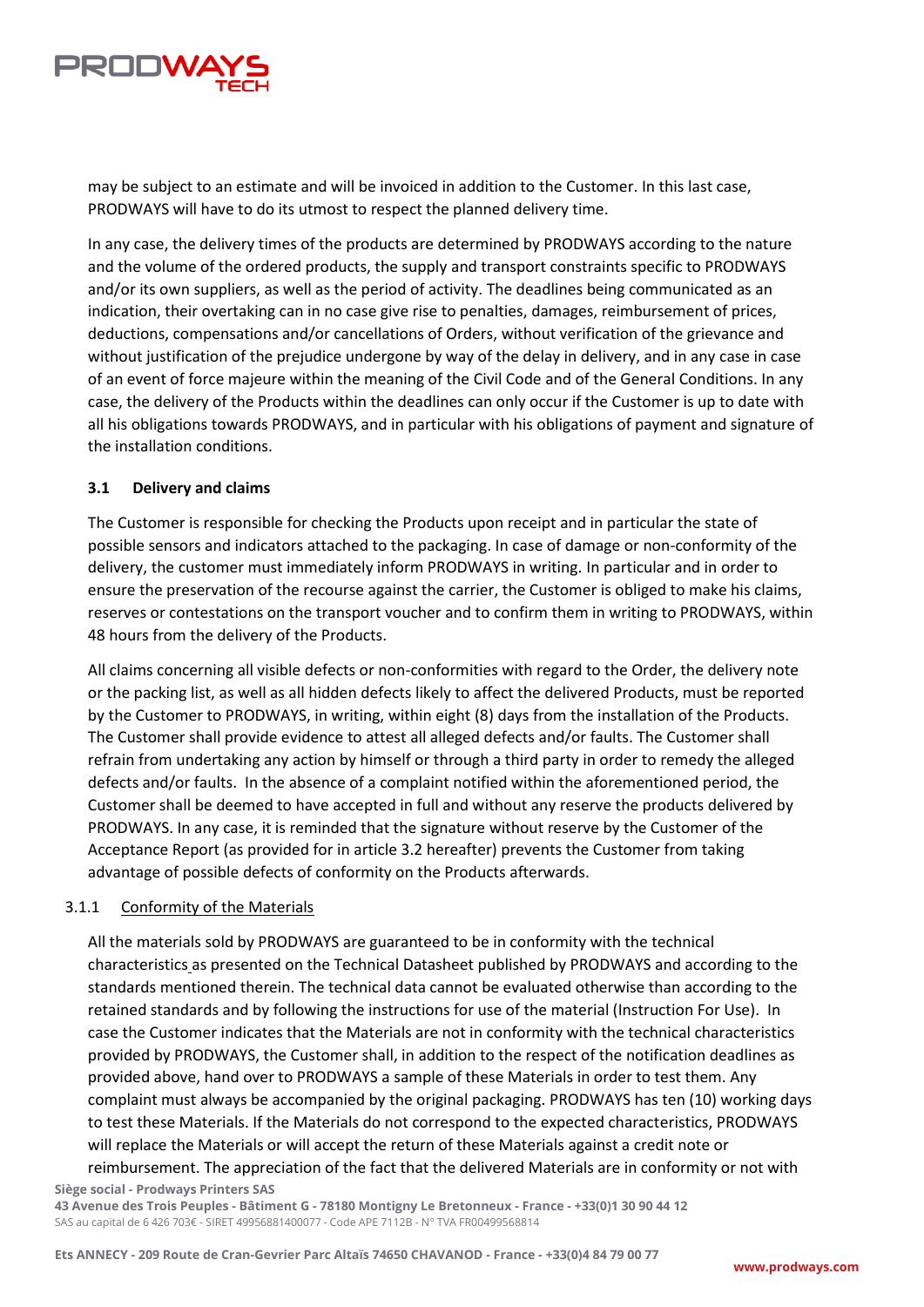

the technical specifications provided shall be based solely on an analysis of samples and/or administrative data kept by PRODWAYS and from batches or series of products having served for the manufacture of the Materials. In case of disagreement between the Parties, PRODWAYS will provide representative samples of the said batch to an independent laboratory in order to determine if the batch respects the specifications. The results of this analysis are binding for both Parties and the costs linked to the recourse to the independent laboratory will be ultimately incumbent on the Party whose position will have been invalidated by the results of the analysis. In any event, any claim shall not affect the Customer's payment obligations as defined in Article 2.4.

#### <span id="page-5-0"></span>3.1.2 Labelling of Materials

The Materials are labelled in accordance with the regulations in force in the member states of the European Union for the handling, transport and use of the Materials, so that acceptance of delivery implies the Customer's acknowledgement of compliance with such regulations. The Customer undertakes to retain the labelling including during the disposal of the container of Materials.

The Customer must use the Materials in accordance with the information appearing in the "Safety Data Sheets" and on the label of the Materials. PRODWAYS can in no case be held responsible for the consequences of a wrong use, handling, storage, transport and/or disposal by the Customer, or one that does not comply with the "Safety Data Sheets", as well as more generally with any other instruction given by PRODWAYS.

# <span id="page-5-1"></span>**3.2 Products subject to the Acceptance Procedure**

The high value Products supplied by PRODWAYS (such as 3D printers, major peripheral equipment, etc.) are subject to an acceptance procedure detailed below (hereafter the "**Acceptance Procedure**").

Before being taken over by the carrier, the functionalities of the Products concerned by the Acceptance Procedure will be validated by PRODWAYS.

The Customer is responsible for the conformity of his premises with the installation conditions of the equipment as provided by PRODWAYS before the Acceptance Procedure. In case of non-conformity, PRODWAYS reserves the right to postpone the execution and the finalization of the Acceptance Procedure and to charge the Customer penalties or additional costs. In particular, if PRODWAYS' staff notices that the Customer's premises are non-conforming at his arrival, PRODWAYS reserves the right to suspend the installation operations and to invoice the displacement. The postponement of the installation operations being due to the Customer, it is reminded that the Contractual Guarantee starts in any case and at the latest at the end of a period of thirty (30) days after the dispatch of the Order.

**Siège social - Prodways Printers SAS**  Unless otherwise agreed in the Special Conditions, as soon as the Product arrives in the Customer's premises and at the latest at the end of a period of eight (8) days as from the removal of the Products from the premises of PRODWAYS, the latter shall notify PRODWAYS in order to agree on a date to proceed to a definitive Acceptance Procedure, which shall take place within thirty (30) days after the dispatch of the Order. PRODWAYS shall proceed to the installation of the Product in the premises of the Customer according to the date agreed upon between the Parties. The said commissioning of the Product in the premises of the Customer shall be subject to the signature of a final Acceptance Report by the representatives of the Parties. It is reminded that the Acceptance Procedure takes place exclusively according to the procedures defined by PRODWAYS. In the case of 3D printers in particular,

**43 Avenue des Trois Peuples - Bâtiment G - 78180 Montigny Le Bretonneux - France - +33(0)1 30 90 44 12**  SAS au capital de 6 426 703€ - SIRET 49956881400077 - Code APE 7112B - N° TVA FR00499568814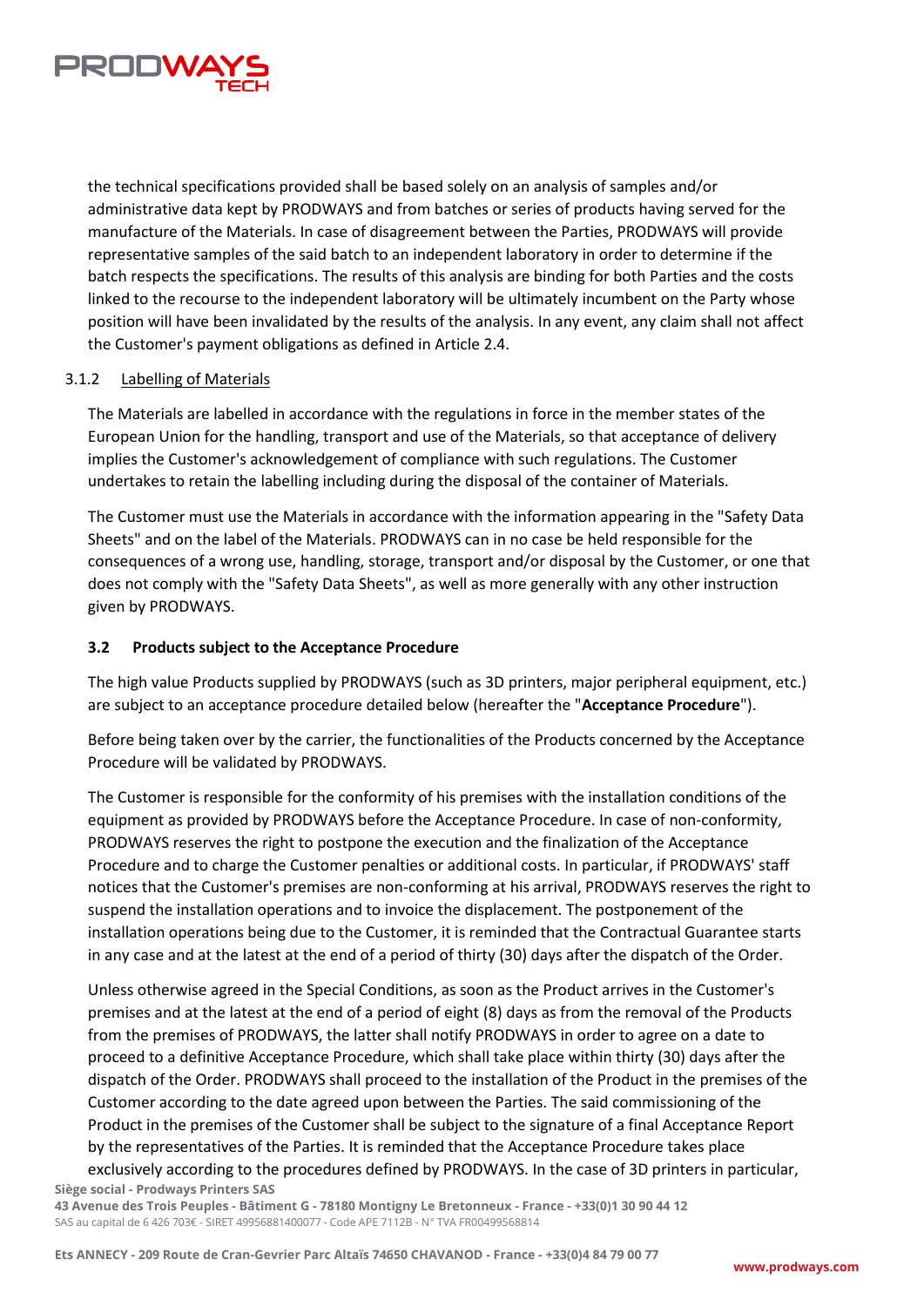

the printing of the Customer's geometries does not constitute a step of the Acceptance Procedure except if explicitly agreed between the Parties to the Order.

In case a Customer would not contact PRODWAYS during the aforementioned thirty (30) days period to proceed to the installation of the Product, the Customer will be deemed to have accepted, without reserve, the final acceptance and will have to pay immediately to PRODWAYS the balance of 10% of the total amount of the Order in accordance with the clauses referred to in article 2.4.

In any case, the Customer must imperatively sign the Acceptance Report mentioning if necessary his reservations. In the event of reservations, the Parties shall then agree on the actions necessary to remedy said reservations within a mutually agreed timeframe. In any case, any refusal by the Customer to sign the Acceptance Report (notwithstanding the presence or not of reservations) shall be considered as a total and unreserved acceptance of the Acceptance Procedure and thus of the compliant installation of the Products by PRODWAYS.

In any case, it is reminded that any Order placed with PRODWAYS is valid for a period of six (6) months as from its date of signature by the Customer. If the Customer fails to contact PRODWAYS in order to proceed to the installation of the Products according to the above-mentioned clauses, the Customer remains indebted for the entire price of the ordered and delivered Products, but PRODWAYS is discharged from any guarantee and responsibility as to the associated services, such as the operations of installation and training to the Products.

## <span id="page-6-0"></span>**3.3 Property reserve**

It is expressly agreed that PRODWAYS keeps the property of the delivered Products (and of all Services rendered), until the full payment of their price by the Customer, in principal and interests, it being specified that the remittance of a bill of exchange or any other title creating an obligation to pay does not constitute a payment. In case of non-payment on the due date and on request of PRODWAYS, the Customer shall return to PRODWAYS all the unpaid Products and shall authorise the third party employees mandated by PRODWAYS to enter the premises of the Customer and to take back possession of the Product at any time.

#### <span id="page-6-1"></span>**3.4 Transfer of risk.**

It is reminded that the risks linked to the Products shall be transferred to the Customer in accordance with the Incoterm 2020 EXW (Ex-Works). Consequently, the Customer shall bear the risks and costs that the Products may undergo or cause from the moment they are made available to any carrier from the premises of PRODWAYS.

#### <span id="page-6-2"></span>**3.5 Demonstration or loan products**

With the express exclusion of the Materials, the Products supplied to the Customer by PRODWAYS, for demonstration purposes and/or as a loan, are and will remain the property of the latter, unless otherwise stipulated. All these Products are supplied exclusively for demonstration purposes and/or as a loan, so that the Customer is obliged to return the said Products, in good condition, to PRODWAYS, at any time, on request of the latter. In case of seizure or any other legal action initiated by third parties and aiming at apprehending the said Products, the Customer shall inform the said third parties and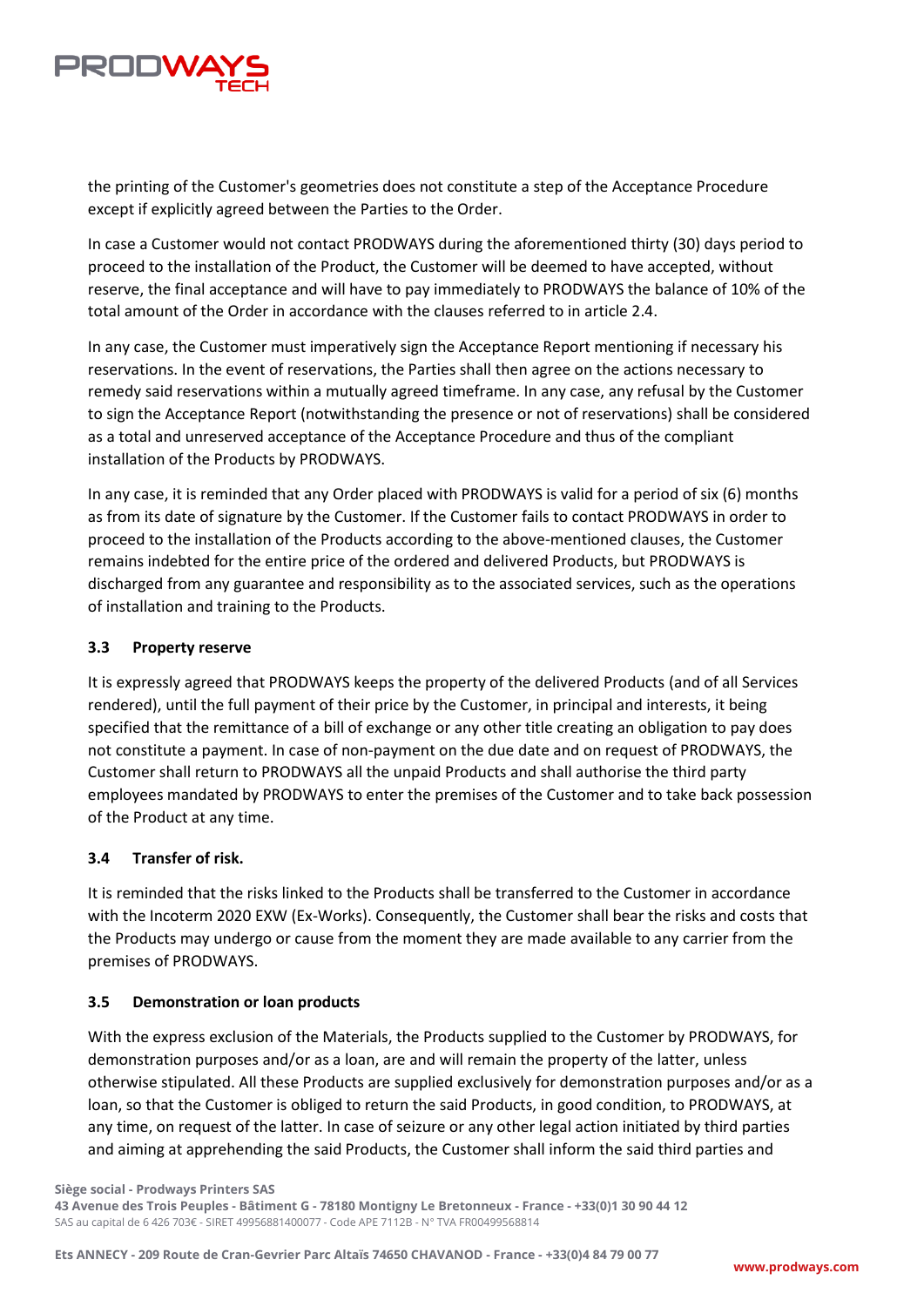

mandated bailiffs that he is not the owner of the loaned Products. The Customer shall be responsible for the loaned Products and shall insure them against any loss or damage that they may suffer or cause during the period of their availability.

# <span id="page-7-0"></span>**3.6 Rental financing**

The present General Conditions also apply to any form of rental concerning the Products and/or Services provided to the Customer through a partner specialised in rental financing. PRODWAYS keeps the whole responsibility of the technical and commercial relations with the Customer who becomes the tenant of the partner.

## <span id="page-7-1"></span>**4 GUARANTEE**

PRODWAYS guarantees that on the delivery date, the Products will be in conformity with the specifications of the Offer as well as with the applicable European standard (CE marking) according to the conditions, modalities and limits indicated below.

## <span id="page-7-2"></span>**4.1 Customer's obligations and declarations**

The Customer shall comply with all technical instructions provided by PRODWAYS, including but not limited to the requirements related to the installation and the creation of an adequate environment for the use of the Products. Without limiting the generality of the foregoing, the Customer shall in particular comply with the technical instructions provided for the Materials, and in particular the instructions relating to the possibility and number of recycling for the powders, the technical specifications and the storage of the said Materials.

Within the framework of the realisation of the Services, the Customer is responsible for putting the necessary equipment at the full disposal of PRODWAYS' staff as well as the possible consumables (materials, solvent etc.) necessary for the realisation of the said Services.

The Customer acknowledges that he is fully aware of the functionalities of the Products and that he has obtained all the information he wished or deemed necessary to conclude the Contract. Without limiting the generality of the foregoing, the Customer acknowledges that he has chosen the Products, as a professional and with full knowledge of the facts, and that he has not relied on (i) any guarantee or other assurance expressed by PRODWAYS ; (ii) nor on any description or specification contained in any document other than the Offer issued by PRODWAYS. In any case, apart from the Offer, all descriptions, illustrations and indications of weight and dimensions as well as performance criteria provided by PRODWAYS in catalogues, price lists and advertisements are provided for information only, so that these elements cannot constitute a contractual commitment, nor any guarantee of PRODWAYS on the perfect conformity and/or performance of the ordered Products in relation to the indications of which the Customer may have been aware.

The Customer shall assume the costs and responsibilities relating to (i) the verification of the conformity of the standards of the Product to all other applicable standards and norms in his own country and/or the country of operation; and to (ii) the obtaining of all the required, compulsory, corresponding homologations or certifications in his own country and/or the country of operation. Without limiting the generality of the foregoing, in the event of use of the Materials outside the European Union, the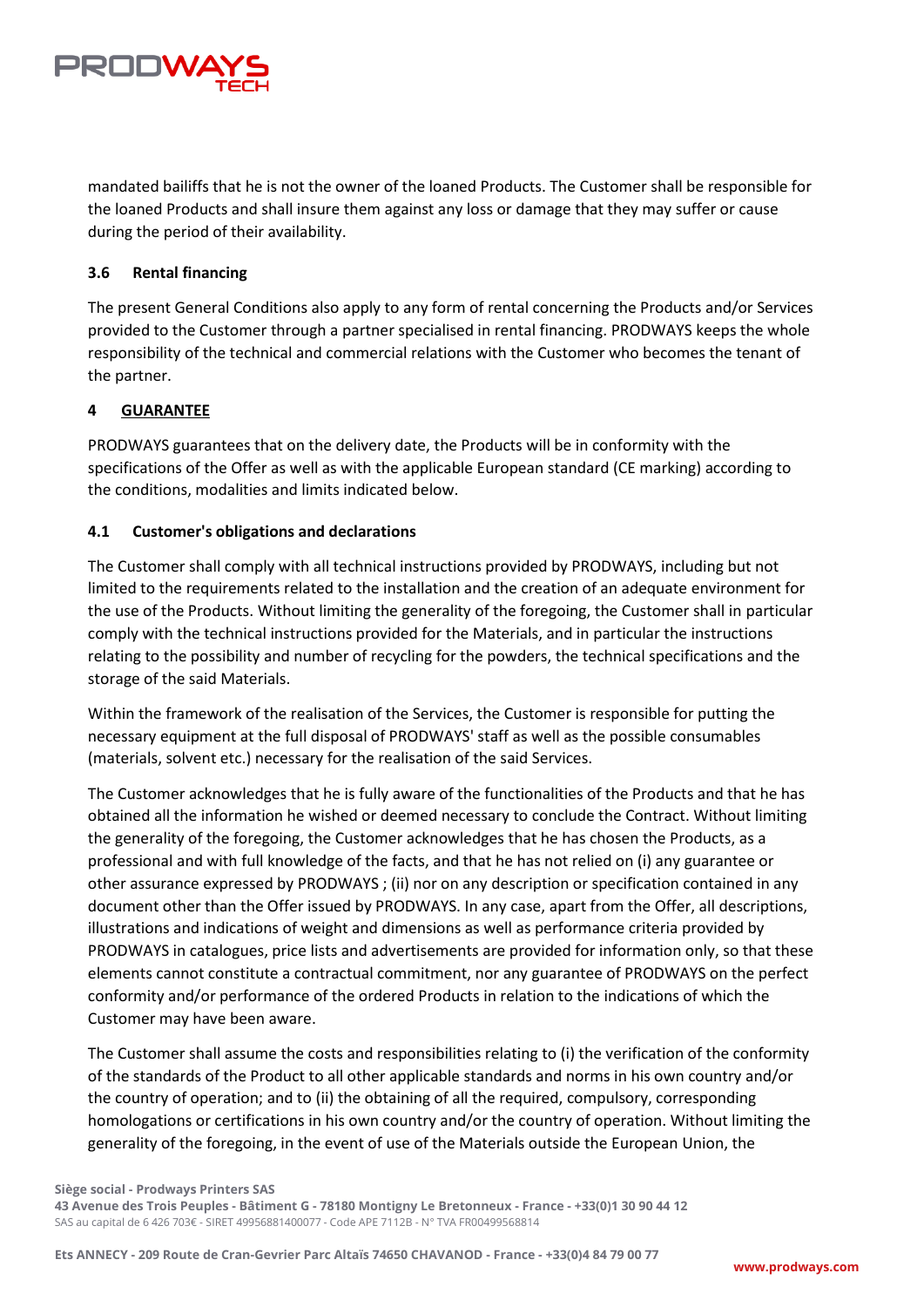

Customer is responsible for ensuring compliance with any local regulations for the transport, storage and use of the Materials.

# <span id="page-8-0"></span>**4.2 Legal warranties of conformity and hidden defects**

In accordance with the clauses referred to in article 3.1 above, it is expressly reminded that (i) all claims concerning defects of conformity and/or hidden defects relating to the Products must be notified by the Customer to PRODWAYS, in writing, within eight (8) days from the installation of the Products; and that (ii) the Customer must provide evidence of the said defects and/or defects, refraining from undertaking any action by himself or through a third party for the purpose of remedying the alleged defects and/or defects.

# <span id="page-8-1"></span>**4.3 Contractual guarantee of PRODWAYS**

Except in a particular case mentioned in the Special Conditions, the printers supplied by PRODWAYS benefit from a contractual guarantee (hereinafter the "Contractual Guarantee") of a duration of twelve (12) months as from the due date of the balance of 10% of the Order according to the terms indicated in article 2.4 (either at the drawing up of the Report of Receipt of the Products, or at the latest at the end of the period of thirty (30) days after the dispatch of the Order if the installation has not taken place).

The Customer shall inform PRODWAYS of the defects, in writing, within seven (7) calendar days after the discovery of such defects, and the notice shall describe precisely the conditions under which the defect occurred in order to facilitate its diagnosis. The Customer shall retain the Products in its premises unless PRODWAYS requests the return of the Products. PRODWAYS shall agree with the Customer on the defect of the Products to be evaluated.

The only obligation of PRODWAYS under the present Contractual Guarantee will concern the replacement of the spare parts of the Product that the latter will judge defective; the wearing parts being expressly excluded from the Contractual Guarantee. Any Product under Contractual Guarantee returned to PRODWAYS will first be submitted to the after-sales service of PRODWAYS whose approval will be mandatory before replacing and/or returning it. All return, insurance and labour costs will be charged to the Customer. The defective spare parts of the Product will remain the property of PRODWAYS. In case the spare parts returned by the Customer to PRODWAYS would not be judged defective or would not be covered by the present Contractual Guarantee, the Customer shall reimburse PRODWAYS the examination costs and shall assume the costs and risks related to the return of these spare parts to its premises.

# <span id="page-8-2"></span>**4.4 Exceptions to the guarantees**

It is expressly reminded and agreed that the guarantees (legal and/or contractual) and the responsibility of PRODWAYS (on any legal basis whatsoever) cannot be sought for the following cases : (a) products resold by the Customer to a third party (except for distributor Customers); (b) materials, consumable and renewable goods; (c) defects resulting from or related to the inability of the Customer to use or maintain the products in accordance with the specifications and documentation of PRODWAYS and, more generally, with the current and normal practices of use of the products (exclusion in particular of attempts to reach new records, experimental tests, etc. ) ; (d) defects resulting from or in relation with (i) any association of the Products with equipment, materials, products, parts or systems which are not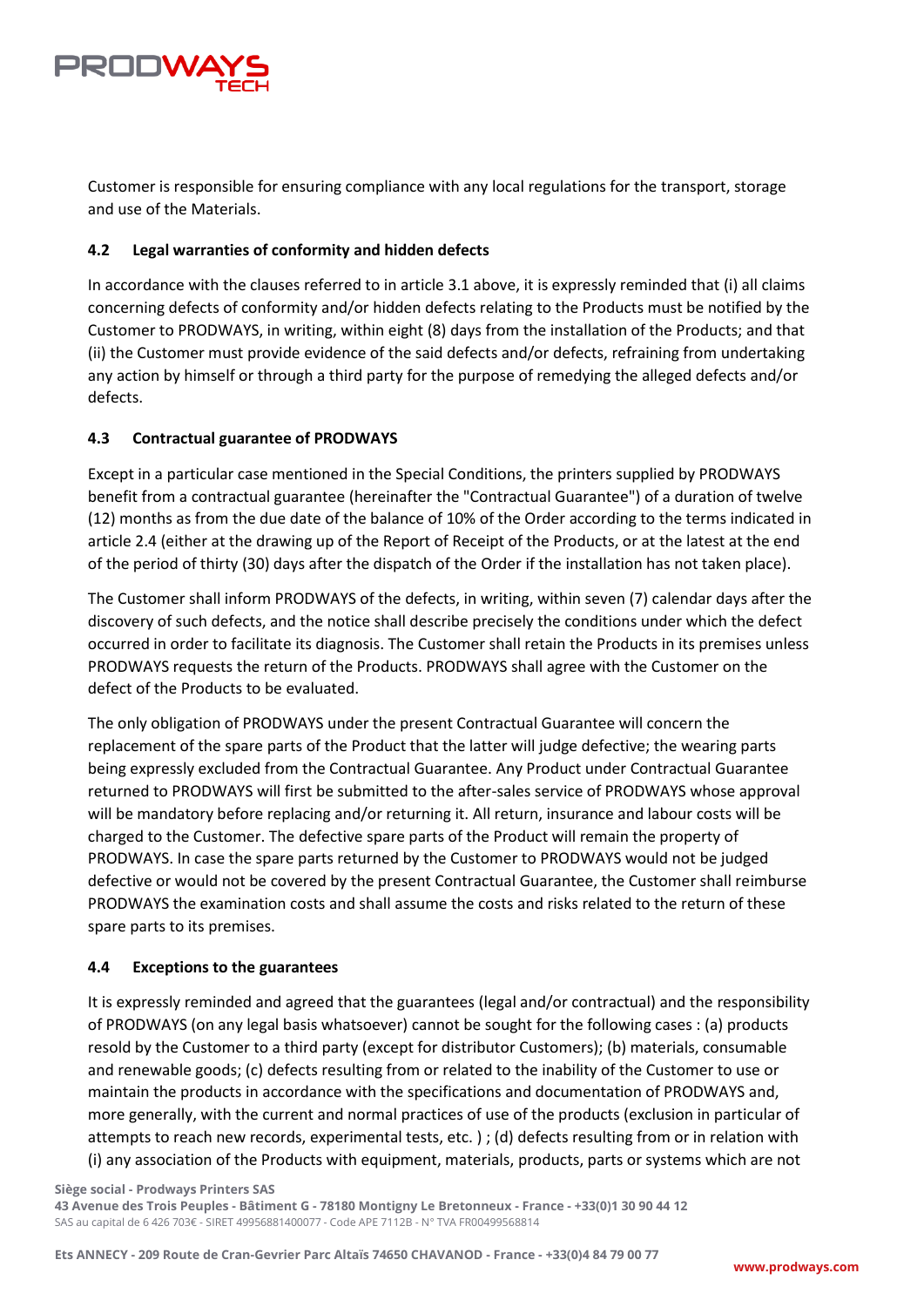

supplied, approved or specifically recommended by PRODWAYS, (ii) any modification made to the Products and/or any intervention whatsoever by persons other than PRODWAYS, with the exception of third party authorised representatives of PRODWAYS, (iii) any accident, vandalism, negligence or handling errors causing damage to the Products, (iv) normal wear and tear of the Products, (v) defective installation, maintenance or storage of the Products, (vi) maintenance of the equipment or interventions on the Products other than those deemed necessary by PRODWAYS, (vii) any modification, adaptation, alteration, translation, incorporation, decompilation, reverse engineering, or creation of derivative works from any software integrated or provided by PRODWAYS with the Products.

Without limiting the generality of the foregoing, PRODWAYS does not warrant that the Product is fit for a particular purpose, that it is appropriate or suitable for the Customer's business or other needs and/or that it contains no defects, errors or omissions. No express or implied warranty, including all warranties relating to non-infringement, merchantability or fitness for a particular purpose, or relating to the processing capabilities, properties or possible applications of the Product is granted by PRODWAYS to the Customer. In particular, PRODWAYS shall in no case be responsible for the difficulties and/or impossibilities encountered by the Customer to manufacture all parts according to particular geometries of the Customer from the supplied Products, it being reminded that the choice and the adequacy of the Products with regard to the needs of the Customer are under the exclusive responsibility of the latter.

In the same way and without limiting the generality of the foregoing, the guarantees (legal and/or contractual) and the responsibility of PRODWAYS (on any legal basis whatsoever) shall not apply to the following particular cases :

- In case of damage resulting from lack of maintenance, control and/or general handling which do not comply with the written instructions of PRODWAYS (in particular the requirements for normal use provided in the instructions);
- For defects that result in whole or in part from normal wear and tear of a part, damage or accidents caused by the Customer or a third party;
- If the customer uses materials which are not expressly authorised by PRODWAYS;
- If the Customer uses parts which are not original or second-hand materials, or counterfeits, or which are supplied by third parties not authorised by PRODWAYS;
- In case of force majeure in the sense of the provisions of the Civil Code and the present General Conditions.

In any case and notwithstanding any clause to the contrary, concerning the Products resold as is and the components that PRODWAYS buys from suppliers, the guarantee of PRODWAYS is strictly limited to the conditions granted to PRODWAYS by its own suppliers.

# <span id="page-9-0"></span>**5 RESPONSIBILITIES**

Within the limits authorized by the law, PRODWAYS shall in no case be held responsible towards the Customer, his employees, third parties authorized by PRODWAYS, customers, collaborators, successors and/or assignees for any loss of profits, loss of business, loss of exploitation, loss of consumables, loss of goods, loss of contracts, loss of data or information ; and more generally any special, indirect,

**Siège social - Prodways Printers SAS**  consequential or incidental loss, damage and/or prejudice of any kind arising out of or in connection

**43 Avenue des Trois Peuples - Bâtiment G - 78180 Montigny Le Bretonneux - France - +33(0)1 30 90 44 12**  SAS au capital de 6 426 703€ - SIRET 49956881400077 - Code APE 7112B - N° TVA FR00499568814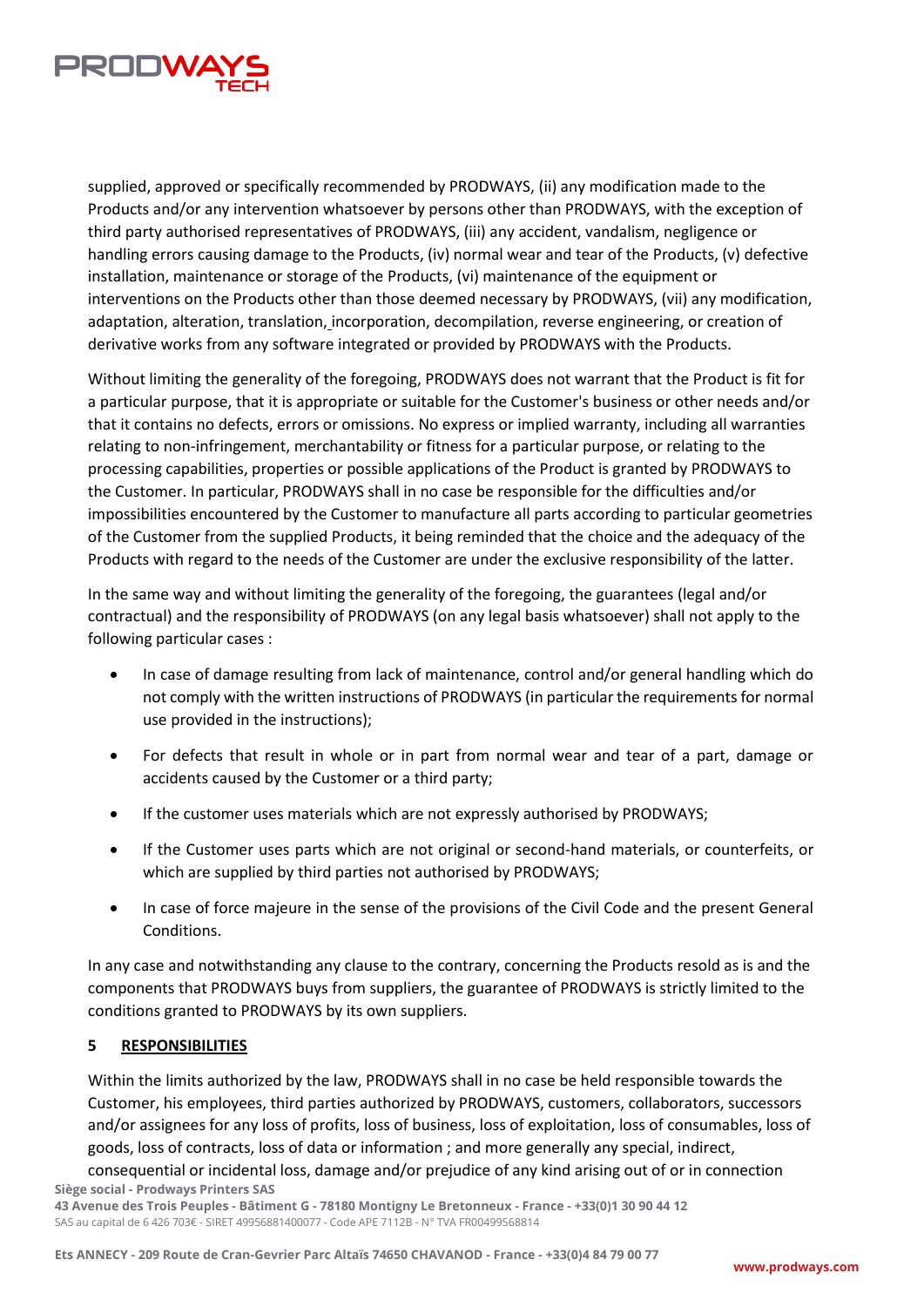

with the Contract, any defect, infringement, alleged infringement, accident, failure to act with respect to the Products or any failure to act in accordance with the Contract, even if PRODWAYS has been advised of the possibility of such damages. The Customer waives any recourse against PRODWAYS and its insurers for any claim related to these types of losses or damages, and releases and indemnifies PRODWAYS and its insurers against any claims made by a third party in relation to such loss or damage.

In any case, no Product can be the object of a claim and the responsibility of PRODWAYS cannot be sought, whatever the legal basis (non-conformity, hidden defect, defectiveness, etc.) more than twelve (12) months after the date on which the Customer knew or should have known the circumstances allowing him to act against PRODWAYS.

During the execution of the Contract, each Party will have to assume the consequences of any damage caused to and any loss of its goods or goods belonging to a third party located in its premises, and of any bodily injury (including but not limited to death) caused to its personnel or to the personnel of a third party, which may arise from the performance of the Contract and shall waive all claims against the other Party for any damage, loss or injury (including, but not limited to, death), unless such damage, loss or injury results from gross negligence or wilful misconduct of the other Party.

In any case, the maximum liability of PRODWAYS (whatever the legal basis invoked) arising from or in connection with the Contract is limited to the total price of the Contract received at the date of the claim. Beyond this limit, the Customer shall renounce any claim, action or recourse against PRODWAYS and its insurers, and shall release and indemnify PRODWAYS and its insurers against any claim of a third party.

In any case, it is reminded that PRODWAYS will in no case be responsible towards the Customer for the damages resulting from or arising from any illegal and/or fraudulent use of the Products by the Customer, a third party or the end user.

#### <span id="page-10-0"></span>**6 INTELLECTUAL PROPERTY**

#### <span id="page-10-1"></span>**6.1 Intellectual property rights**

The present General Conditions as well as the Orders placed by the Customer do not imply any transfer, of any nature whatsoever, of the intellectual property rights, titles or interests that PRODWAYS holds on the Products sold.

# <span id="page-10-2"></span>**6.2 Documentation and technical specifications - Brands, names and logos**

Without limiting the generality of the foregoing, no right, title or interest shall be transferred to the Customer by virtue of the Contract, with regard to the names, trademarks, trade secrets, patents, patents in the course of registration, descriptions, drawings, expertises, technical documents, copyrights and other intellectual property rights relating to the Products, which shall remain the full and exclusive property of PRODWAYS and/or its own suppliers.

Consequently, the Customer shall refrain from communicating, reproducing and/or copying all elements provided by PRODWAYS in connection with the Products, without the prior written authorisation of the latter, as well as more generally from using the said elements for purposes other than those for which they have been delivered.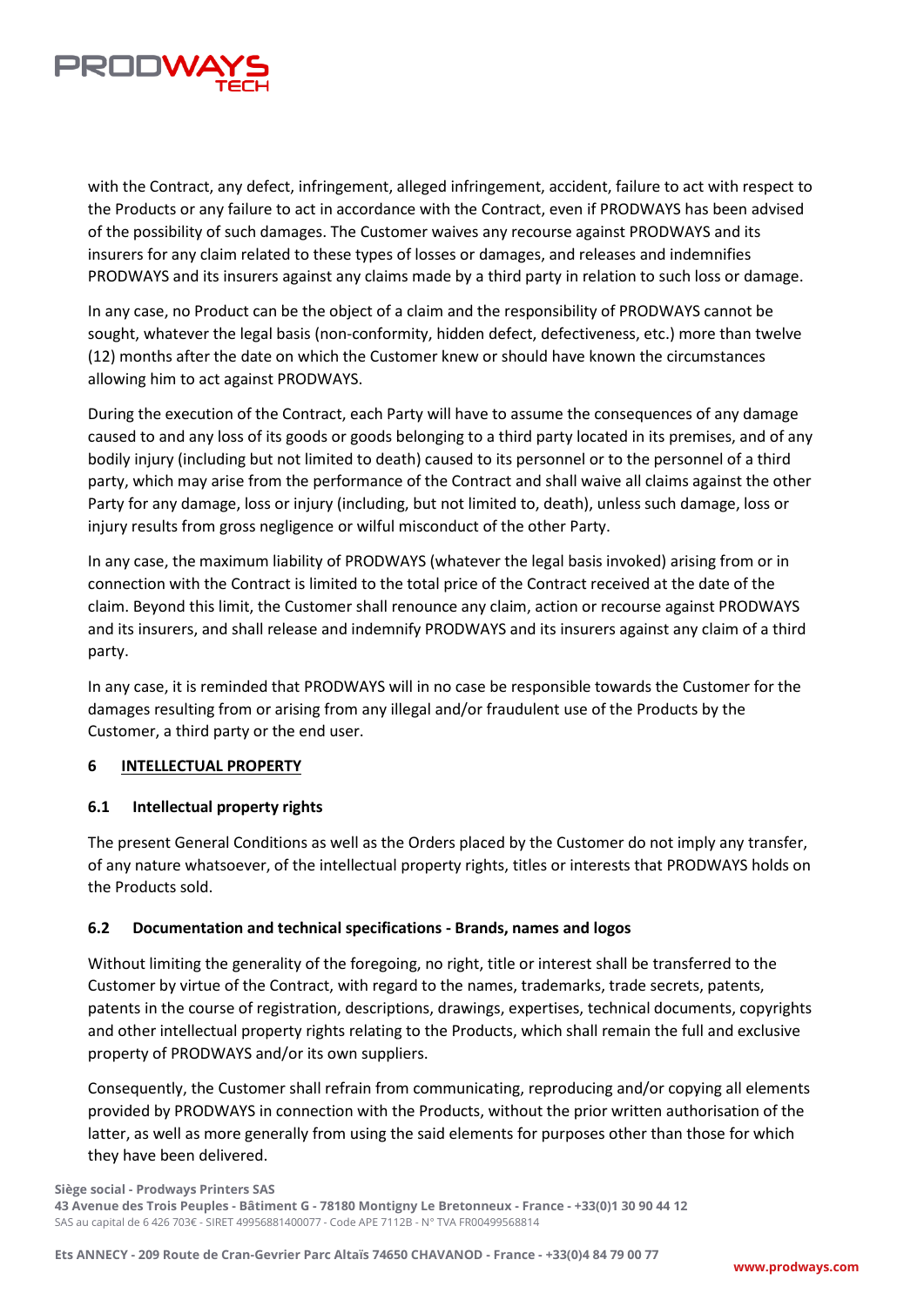

## <span id="page-11-0"></span>**6.3 Industrial property and software**

Without limiting the generality of the foregoing, to the extent that any software is incorporated into the Product or is available as an optional purchase with a Product, the sale of such Product shall not constitute a transfer of the intellectual property rights or any other rights in such software to the Customer, but shall only imply a non-exclusive and non-transferable license to use such software.

In any event, the Customer shall not (**i**) modify, adapt, alter, translate or create derivative works from any software incorporated in or provided by PRODWAYS with the Products; (**ii**) assign, sublicense, lease, rent, lend, transfer, disclose or otherwise make available such software; (**iii**) merge or integrate such software with or into any other software; or (**iv**) reverse engineer, assemble, decompile, disassemble or otherwise attempt to derive the source code of such software.

Similarly, the Customer shall reproduce, without making any amendments or changes, any proprietary rights legends of PRODWAYS and/or its affiliates or third party suppliers in any software or documentation provided by PRODWAYS and shall not modify, amend or remove any proprietary rights legends affixed to the Products. The Customer guarantees that no model or instruction provided or given by him will induce PRODWAYS to infringe any patent, registered model, trademark or copyright during the execution of the Contract.

The Customer shall only use the Products, parts or components for the purposes, in the manner and on the premises specified by PRODWAYS, explicitly excluding, but not limited to, the right to analyse, reverse engineer, decompile, disassemble, improve, adapt or otherwise modify the Product. If a claim is made or an action is brought against the Customer for infringement of the patents concerning the use or sale of the Products or any part thereof, the Customer shall immediately inform PRODWAYS, and the latter shall be entitled, at its own expense and with the assistance of the Customer if necessary, to conduct, with its own lawyers and experts, all negotiations for the purpose of settlement of, and/or to bring any lawsuit arising out of, any claim or action. No admission of liability shall be made by the Customer and the Customer shall not incur any expenses without the written consent of PRODWAYS. PRODWAYS shall have no liability for any infringement of (i) patent rights covering the combination of any Products with any product made by the Customer, whether or not supplied by PRODWAYS; and/or (ii) patent rights covering any method or process under which the Products may be used by the Customer. Moreover, PRODWAYS shall not be held responsible for any infringement of the patent rights linked to the respect of the models, specifications or instructions of the Customer.

#### <span id="page-11-1"></span>**7 CONFIDENTIALITY**

Each Party agrees to hold in strict confidence all information provided by the other Party and to use such information solely for the purposes of the Agreement (including, as the case may be, for the purposes of installation and operation of the Product). This restriction does not apply to information which the recipient can prove to be already published or already known by him or which will be published later, without any breach on the part of the recipient. The Parties undertake to ensure that all their employees, consultants and subcontractors comply with these confidentiality provisions. These confidentiality provisions shall apply throughout the duration of the contractual relationship between the Parties, as well as for five (5) years following the termination thereof, regardless of the cause or time.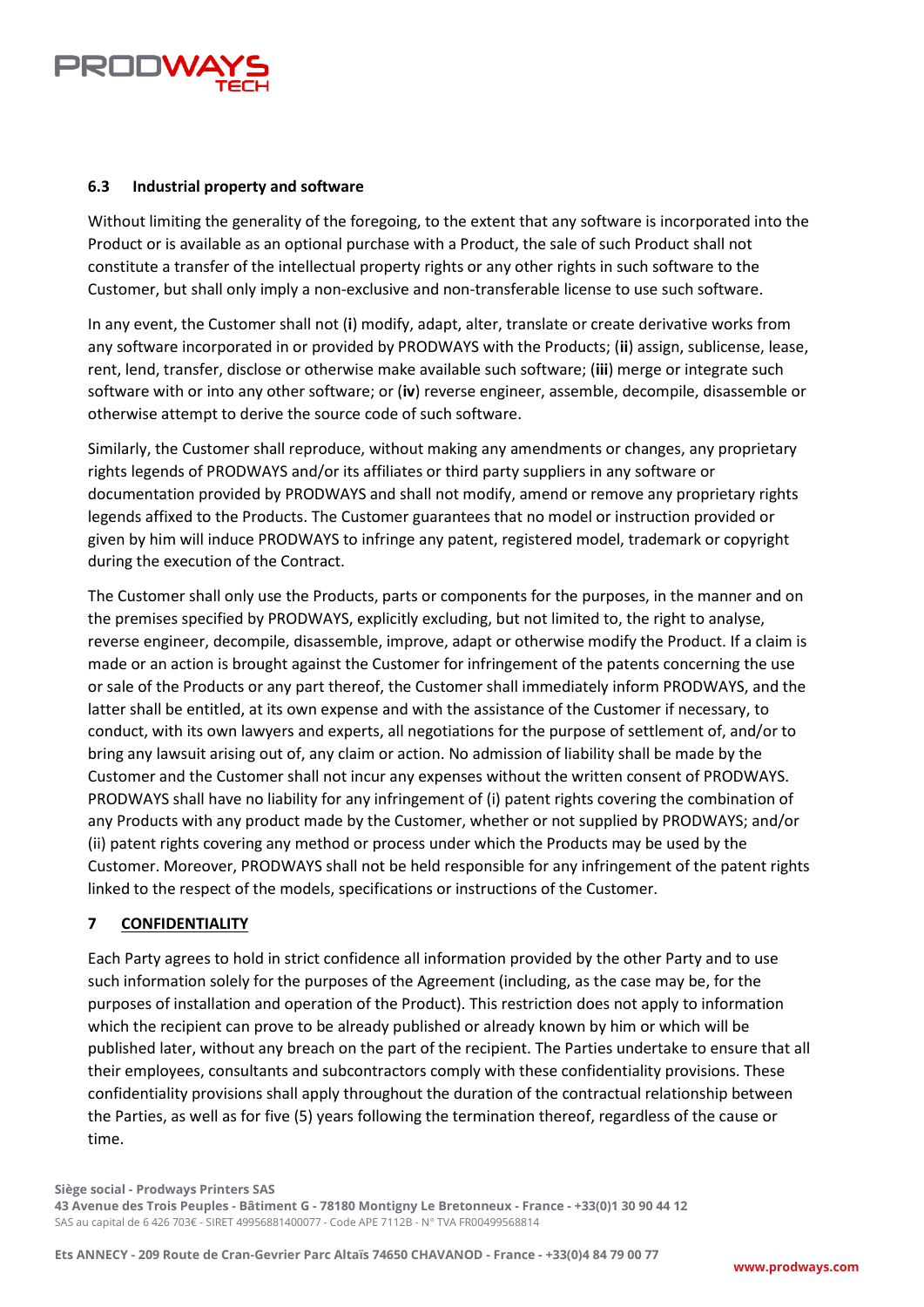

Without limiting the generality of the foregoing, except by virtue of the Contract, the Customer shall not use, copy or give to a third party any technical specifications, formulas, compositions, SDS (Safety Data Sheets) documentations, drawings, quotations and any calculation bases that the Customer may receive from PRODWAYS in relation with the negotiations or the execution of the Contract.

## <span id="page-12-0"></span>**8 FORCE MAJEURE**

The responsibility of PRODWAYS shall in no case be engaged in the hypothesis of the occurrence of an event of force majeure preventing the execution of its obligations provided for in the present General Conditions.

In addition to the cases of force majeure in the sense of the provisions of article 1218 of the Civil Code and those usually recognized by the French jurisprudence, are expressly considered as cases of force majeure, without this list being restrictive: wars, riots, epidemics and pandemics, natural disasters, floods, fires of all or part of the premises of PRODWAYS, its suppliers and/or subcontractors, strikes of all or part of the personnel of PRODWAYS, its suppliers and/or subcontractors, embargoes, governmental and/or legal restrictions, administrative closures of establishments of PRODWAYS, its suppliers and/or subcontractors, ordered by any competent authority, malfunctions in the means of transport and/or communication, temporary or permanent unavailability in the supply of the Products.

#### <span id="page-12-1"></span>**9 TERMINATION**

Termination of the Order and/or the Contract, irrespective of the cause and time, shall in no way affect the survival of the obligations, which have not expired, resulting from these General Conditions.

#### <span id="page-12-2"></span>**10 RE-EXPORTATION**

If the Products are subject to export restrictions, the Customer undertakes not to sell, lend or deliver to a third party, whatever the conditions, with or without compensation, temporarily or permanently, the Products (including supplies and spare parts delivered in connection with the after-sales service), the documentation, the user manuals and the information relating to the Products, in any way whatsoever, without the prior written consent of PRODWAYS and/or the corresponding competent authorities. In case of violation of these provisions by the Customer, the Customer shall indemnify, defend and hold harmless PRODWAYS from any and all liabilities, third party demands, claims, lawsuits, losses, damages, infringements of intellectual property rights, fines, or judgments including costs, attorney's fees and witness fees and all consequential expenses related thereto.

#### <span id="page-12-3"></span>**11 APPLICABLE LAW AND DISPUTE RESOLUTION**

These General Terms and Conditions, the Contract and all contractual relations arising therefrom shall be governed by the provisions of French law, to the exclusion of the Vienna Convention of 11 April 1980 on the International Sale of Goods.

Any contractual or extra-contractual dispute relating to these General Terms and Conditions, the Contract and the relationship between the Parties shall, failing amicable settlement, be submitted to the competent jurisdictions located within the jurisdiction of the head office of PRODWAYS, notwithstanding multiple defendants, incidental request or summary proceedings;